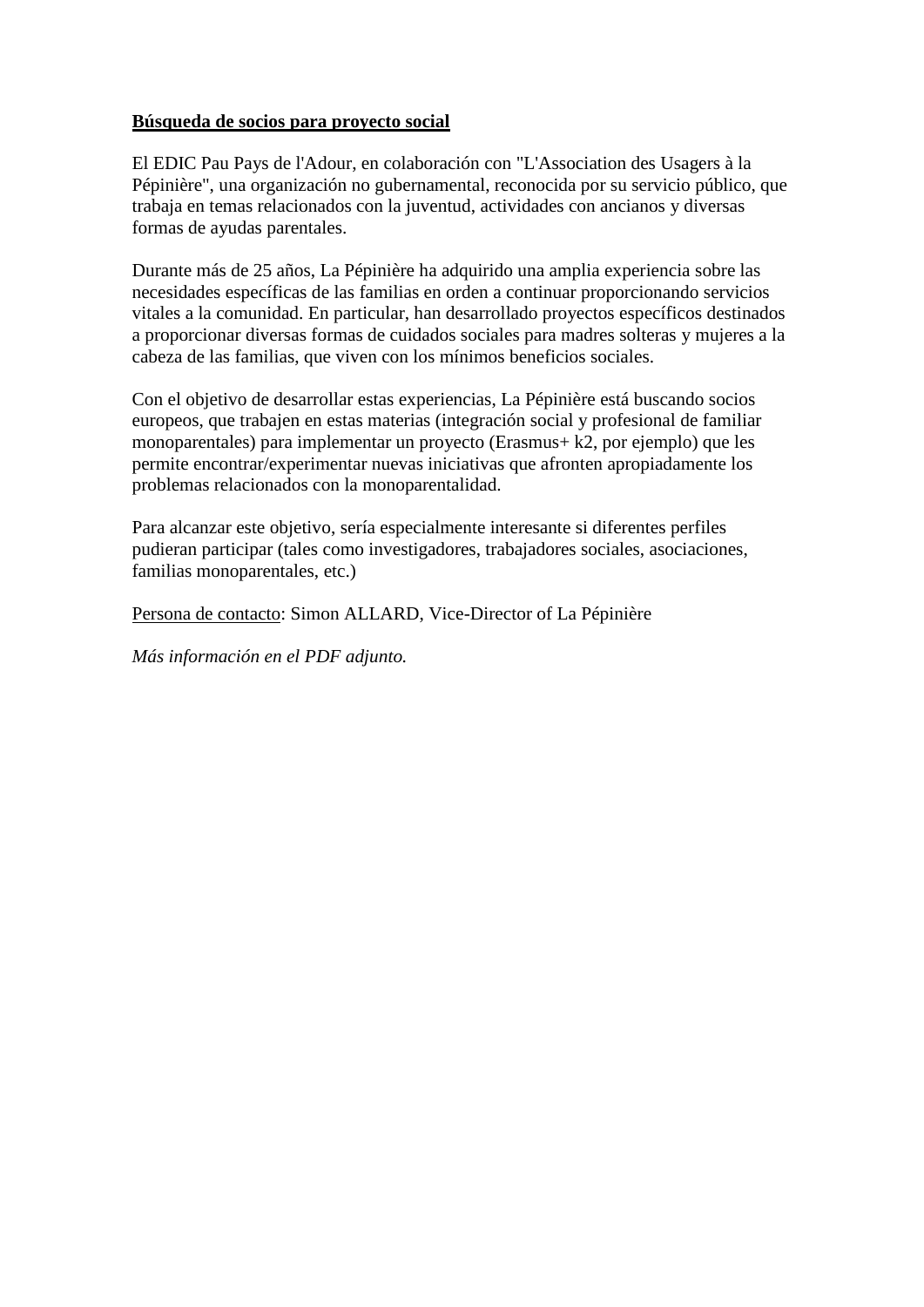

# **Aiding single parent households**

## **1.L'Association des Usagers de la Pépinière**

« L'Association des Usagers de La Pépinière » (community centre) is a non-governemental organization, recognized for its public service. The association is based in Pau, in the Nouvelle Aquitaine region of France, and works out of a neighborhood called Dufau Tourasse.

Having centered our mission around families in need, we focus our attention on topics related to youth, activities with seniors and various forms of parental aid. We currently employ 27 people (social workers, youth workers, and adminstrative staff...).

For more than 25 years, we have led a special project entitled "Accompagnement des Familles Monoparentales" (Aiding Single Parent Households) which provides various forms of social care for single mothers and women at the head of the family, who live with minimum social benefits.

The AUP's main partner is the Pyrénées-Atlantiques Family Allowance Fund (CAF 64). Indeed, the CAF 64 takes a leading role in managing the Social Center La Pépinière, its premises and the projects of which the AUP shares.

# **2. Our action**

#### a) Research identifies single parent households as an issue in our jurisdiction.

The emergence of single-parent families, 85% of which are led by women, represents the major evolution in the structure of families over the last thirty years. In a context where familial and social ties have become more distorted, single-parent women are particularly vulnerable.

The lack of support from a second parent can therefore generate stress and expose women to physical or mental strain, as the chance of economic precarity is significantly higher than for those living in two-parent households. This is a situation which places the education of children at stake, as it decreases the ability of the single parent to effectively manage their household and can also lead to the creation of barriers to societal or communal integration.

Observations have been made by a number of research institutes for the past two decades that the single parent households can face difficulties in accessing employment opportunities and housing, barriers to learning the local language, detrimental impacts on mental and physical health, the



4 & 8 avenue Robert Schuman 64000 PAU

Tél.: 05 59 92 72 00 Fax: 05 59 92 72 12



http://www.pepiniere-pau.org/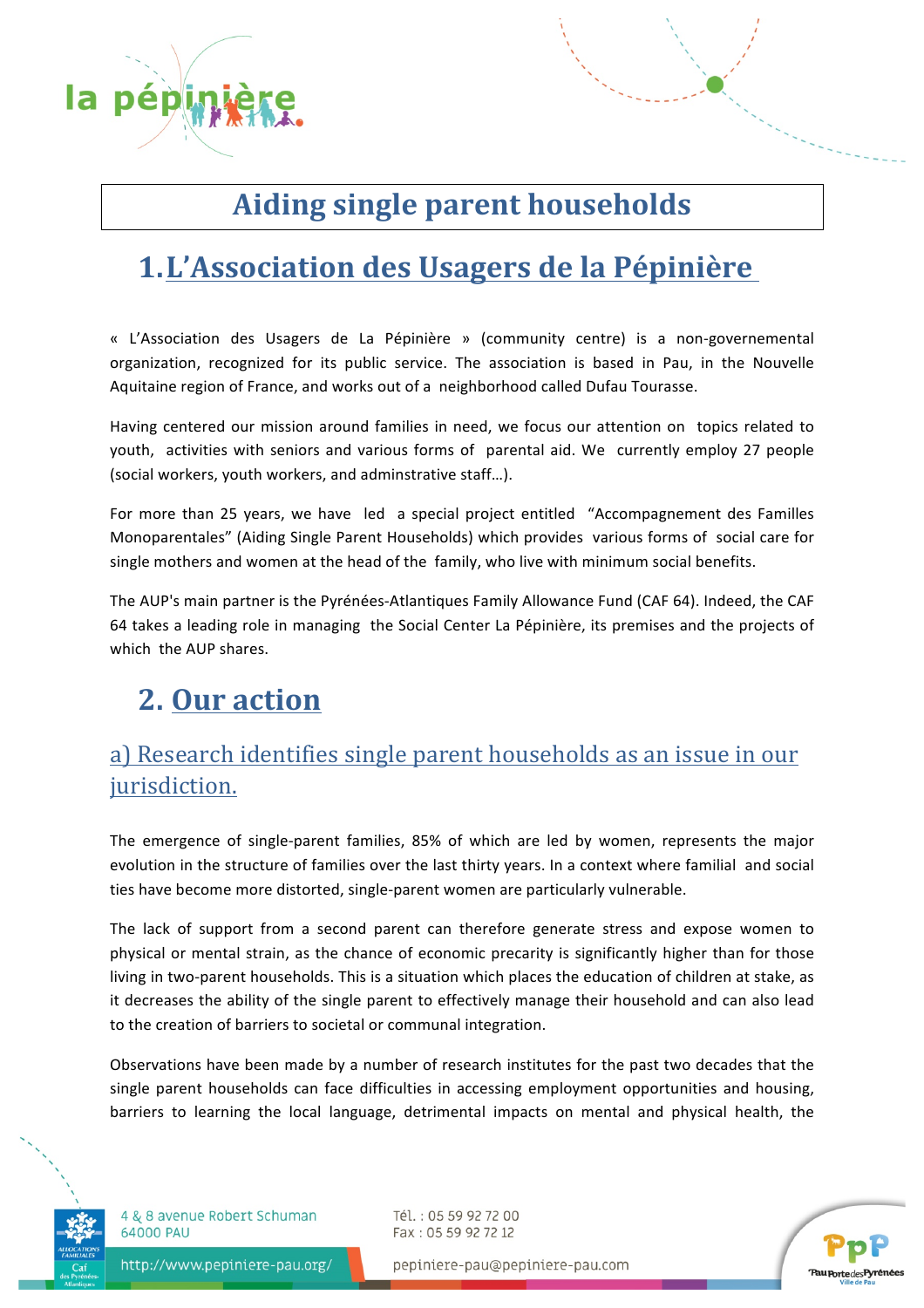

breakdown of societal and familial ties, social isolation and difficulty accessing childcare, which may have a negative impact on the life of the single parent.

The removal of these obstacles is of paramount importance in the mission to help single parents gain access to employment and to the creation of a healthier and happier familial life. It is also vital in order to help parents in the retention of and fulfillment of their professional goals.

Aiding men and women in single-parent households is therefore a social issue, which is not insignificant in the neighborhood of the Social Centre "La Pépinière" where there is an overrepresentation of the number of single-parent families (20%).

The AFM now relies on its 27 years of experience addressing the specific needs expressed by families in order to continue providing vital services in the community. The organization has evolved by adapting itself to the evolution of public policies, the needs identified by professionals in the field and shared within networks of partners (institutional and associative).

#### b) The target audience for the support of single parent families

The people aided by the AFM service are mostly women in single households and beneficiaries of social security.

In 2017, 92 women were welcomed into the AFM service who were mostly inhabitants of Pau and its agglomeration, the majority of whom live in the area of the social center. 62% are under 40 years old and 90% of the women who enroll in the AFM course are recipients of RSA (minimum welfare), or unemployment benefit and the remaining 10% are recipients of other specific welfare benefits or none of them.

The AFM is a preventative program which confronts parental loneliness and situations of personal exhaustion head-on. It is important here to note the secondary beneficiaries of the project, namely the children.

#### c) The objectives of the project

Overall objective: To participate in removing the barriers to the social and professional integration of single-parent families in precarious situations.

Specifics objectives:

- To encourage the development of an individual project through the dynamics of group work
- To develop the autonomy and the personal empowerment of the beneficiaries
- To promote the status of women through the exercise of citizenship.



4 & 8 avenue Robert Schuman 64000 PAU

Tél.: 05 59 92 72 00 Fax: 05 59 92 72 12



http://www.pepiniere-pau.org/